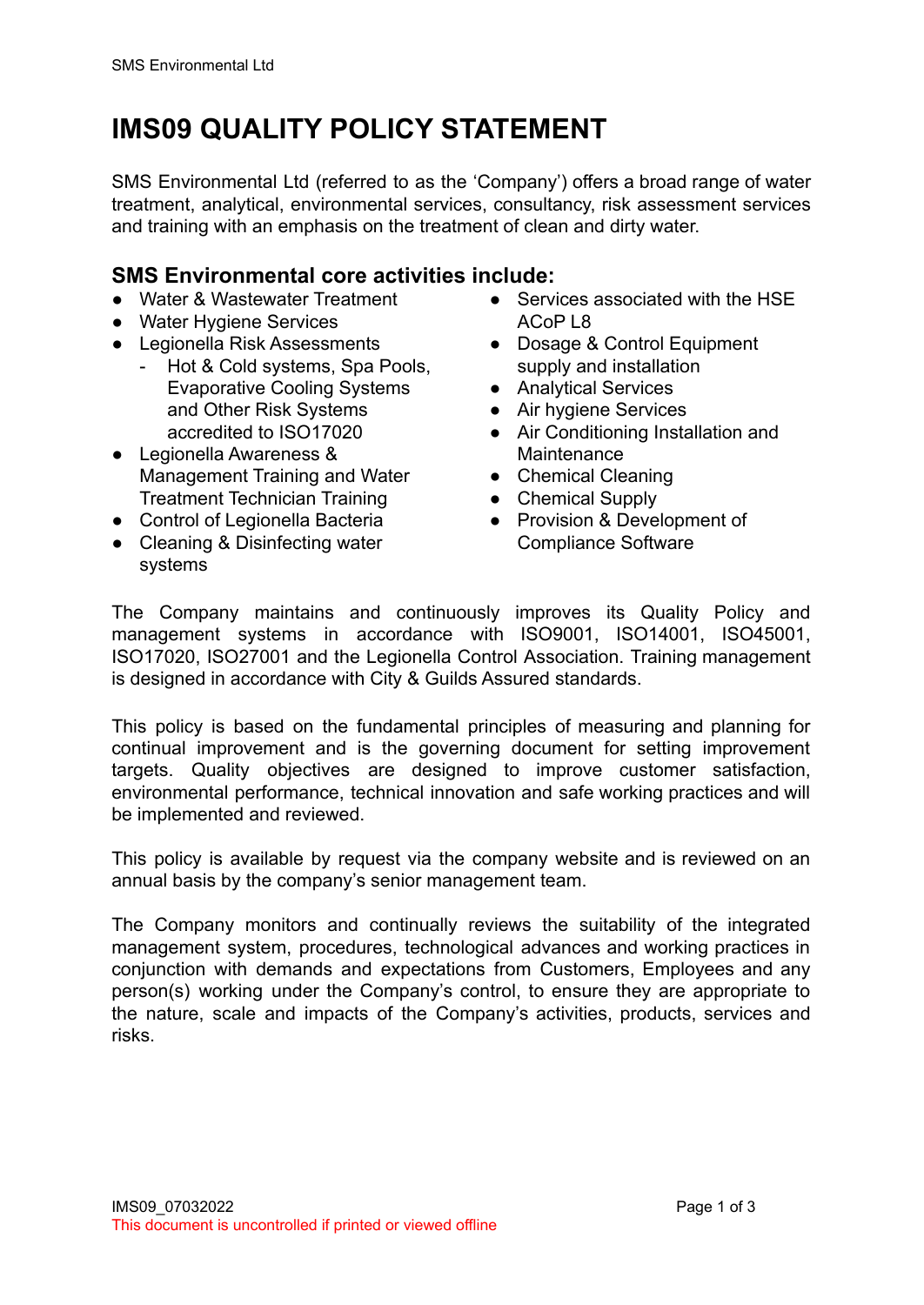## **SMS Environmental is committed to:**

- $\triangleright$  Meeting or exceeding quality requirements as required by our Customers, Employees and parties working on behalf of SMS Environmental.
- $\geq$  Complying with all applicable statutory and regulatory legislation and with any other requirements to which the Company subscribes, including those that relate to its environmental aspects.
- $\triangleright$  Maintaining good business and profitable relationships with our clients. subcontractors, suppliers and other interested parties.
- $\geq$  Maintaining awareness of all employees and person(s) working under the control of SMS Environmental, so they can identify and fulfil contractual, legislative and company Quality responsibilities.
- $\geq$  Communicating this policy and the results of our activities, to members of the Company, person(s) working under the Company's control and any other interested parties as appropriate.
- $\triangleright$  Ensuring Customers Complaints and Appeals are investigated fully by a competent, independent member of staff, and allow transparency between investigation results and the customer.
- $\triangleright$  Allow customers to give feedback on the services provided, and take action on any downfall in service delivery.
- $\triangleright$  Ensuring Risk Assessments are carried out by technically competent and impartial Risk Assessors in compliance with ISO 17020.
- $\triangleright$  Ensuring work is carried out through the business structures Maintenance, Reactive, Consultancy and Risk Assessor Teams.
- $\triangleright$  Ensuring the quality, the integrity and value of the training provided by SMS Environmental Ltd.
- $\triangleright$  Ensuring a standardised approach to quality assurance practice, reviewing the quality strategy regularly and systematically, and acting on the findings of those reviews, taking all reasonable steps to protect the interest of the customers and employees alike
- $\triangleright$  Ensuring that the training courses are regularly reviewed, assessed, and updated to ensure that they meet current recognised standards and practices